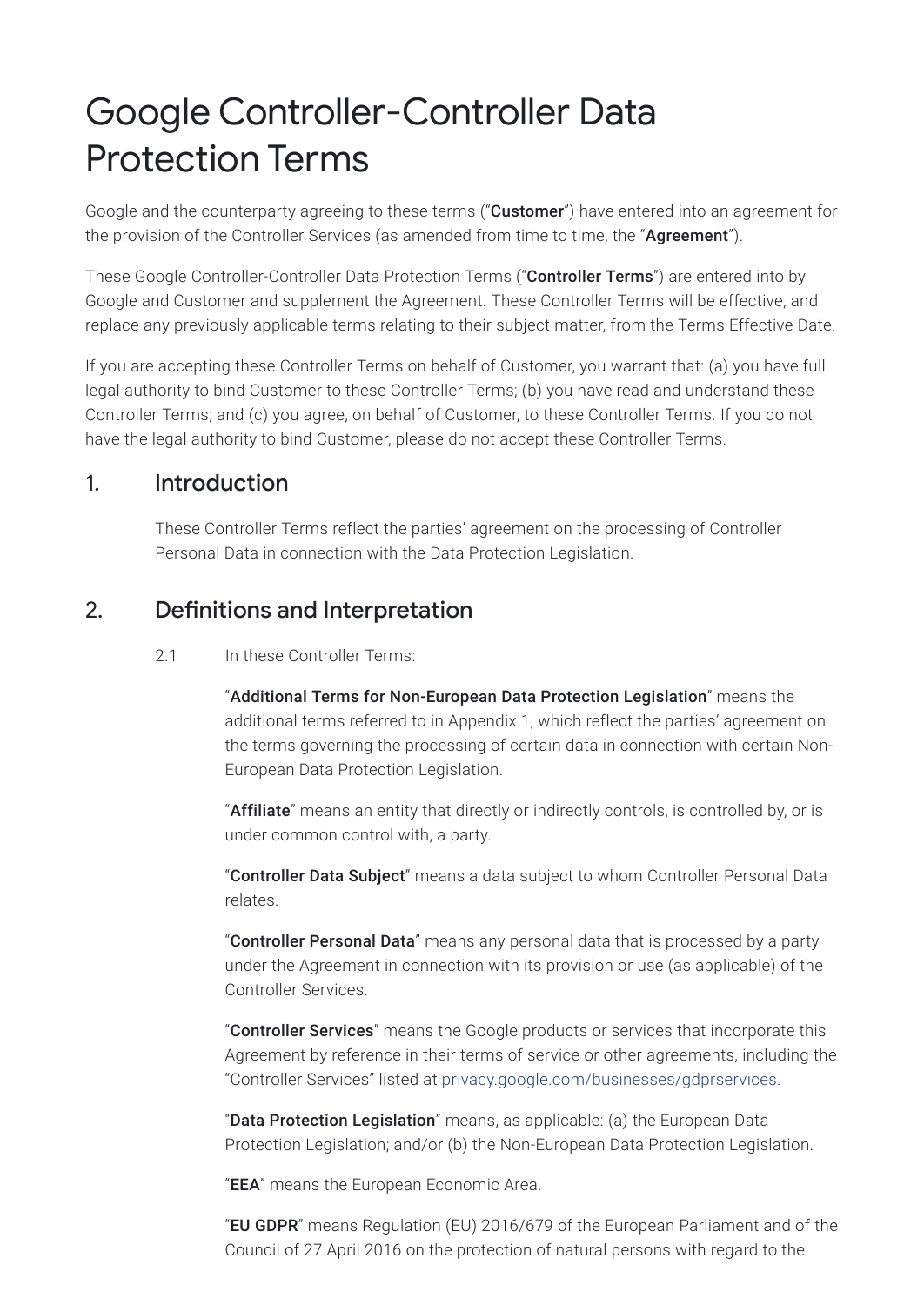processing of personal data and on the free movement of such data, and repealing Directive 95/46/EC.

"European Controller Personal Data" means Controller Personal Data of Controller Data Subjects located in the EEA or Switzerland.

"End Controller" means, for each party, the ultimate controller of Controller Personal Data.

"European Data Protection Legislation" means, as applicable: (a) the GDPR; and/or (b) the Federal Data Protection Act of 19 June 1992 (Switzerland).

"**GDPR**" means, as applicable: (a) the EU GDPR; and/or (b) the UK GDPR.

"**Google**" means the Google Entity that is party to the Agreement.

"Google End Controllers" means the End Controllers of Controller Personal Data processed by Google.

"Google Entity" means Google LLC (formerly known as Google Inc.), Google Ireland Limited, or any other Affiliate of Google LLC.

"Non-European Data Protection Legislation" means data protection or privacy laws in force outside the EEA, Switzerland, and the UK.

"Standard Contractual Clauses" means the European Commission's standard contractual clauses at [privacy.google.com/businesses/gdprcontrollerterms/sccs,](https://privacy.google.com/businesses/gdprcontrollerterms/sccs/) which are standard data protection terms for the transfer of personal data to controllers established in third countries that do not ensure an adequate level of data protection, as described in Article 46 of the EU GDPR.

"Terms Effective Date" means, as applicable:

- (a) 25 May 2018, if Customer clicked to accept or the parties otherwise agreed to these Controller Terms before or on such date; or
- (b) the date on which Customer clicked to accept or the parties otherwise agreed to these Controller Terms, if such date is after 25 May 2018.

"UK Controller Personal Data" means Controller Personal Data of Controller Data Subjects located in the UK.

"UK GDPR" means the EU GDPR as amended and incorporated into UK law under the UK European Union (Withdrawal) Act 2018, if in force.

- 2.2 The terms "controller", "data subject", "personal data", "processing" and "**processor**" as used in these Controller Terms have the meanings given in the GDPR, and the terms "**data importer**" and "**data exporter**" have the meanings given in the Standard Contractual Clauses.
- 2.3 Any examples in these Controller Terms are illustrative and not the sole examples of a particular concept.
- 2.4 Any reference to a legal framework, statute or other legislative enactment is a reference to it as amended or re-enacted from time to time.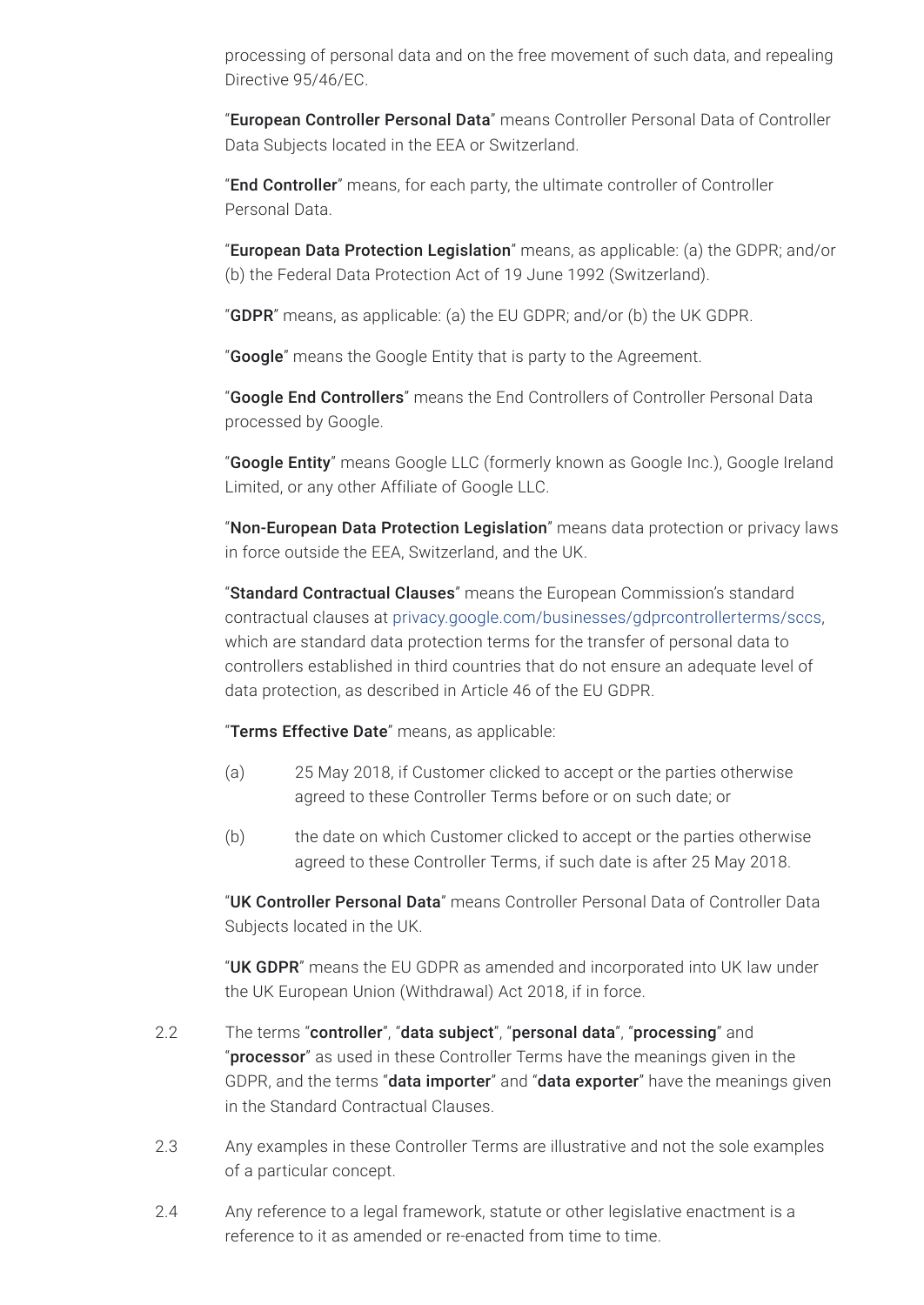## 3. Application of these Controller Terms

- 3.1 Application of European Data Protection Legislation. Sections 4 (Roles and Restrictions on Processing) to 6 (Standard Contractual Clauses) will only apply to the extent that the European Data Protection Legislation applies to the processing of Controller Personal Data.
- 3.2 Application to Controller Services. These Controller Terms will only apply to the Controller Services for which the parties agreed to these Controller Terms (for example: (a) the Controller Services for which Customer clicked to accept these Controller Terms; or (b) if the Agreement incorporates these Controller Terms by reference, the Controller Services that are the subject of the Agreement).
- 3.3 Incorporation of Additional Terms for Non-European Data Protection Legislation. The Additional Terms for Non-European Data Protection Legislation supplement these Controller Terms.

## 4. Roles and Restrictions on Processing

- 4.1 **Independent Controllers**. Subject to Section 4.3 (End Controllers), each party:
	- (a) is an independent controller of Controller Personal Data under the Data Protection Legislation;
	- (b) will individually determine the purposes and means of its processing of Controller Personal Data; and
	- (c) will comply with the obligations applicable to it under the Data Protection Legislation regarding the processing of Controller Personal Data.
- 4.2 Restrictions on Processing. Section 4.1 (Independent Controllers) will not affect any restrictions on either party's rights to use or otherwise process Controller Personal Data under the Agreement.
- 4.3 **End Controllers**. Without reducing either party's obligations under these Controller Terms, each party acknowledges that: (a) the other party's Affiliates or clients may be End Controllers; and (b) the other party may act as a processor on behalf of its End Controllers. The Google End Controllers are: (i) for European Controller Personal Data processed by Google, Google Ireland Limited; and (ii) for UK Controller Personal Data processed by Google, Google LLC. Each party will ensure that its End Controllers comply with the Controller Terms, including (where applicable) the Standard Contractual Clauses.

# 5. Data Transfers

Either party may transfer Controller Personal Data to third countries if it complies with the provisions on the transfer of personal data to third countries in the European Data Protection Legislation.

## 6. Standard Contractual Clauses

#### 6.1 Transfers of European Controller Personal Data to Customer. To the extent that: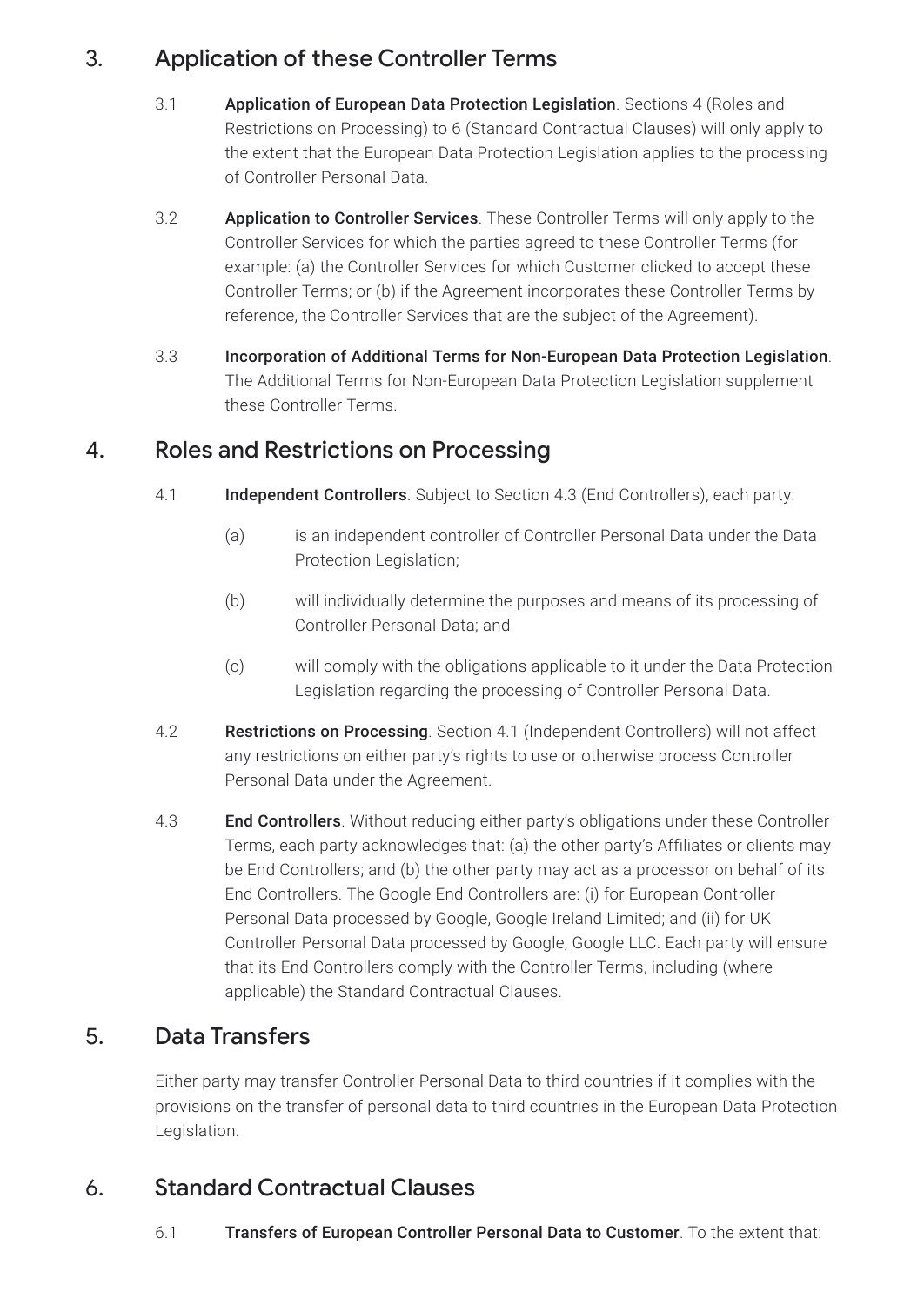- (a) Google transfers European Controller Personal Data to Customer; and
- (b) Customer is established in a third country that is not subject to an adequacy decision under the European Data Protection Legislation,

Customer as data importer will be deemed to have entered into the Standard Contractual Clauses with Google Ireland Limited (the applicable Google End Controller) as data exporter and the transfers will be subject to the Standard Contractual Clauses.

#### 6.2 Transfers of UK Controller Personal Data to Customer. To the extent that:

- (a) Google transfers UK Controller Personal Data to Customer; and
- (b) Customer is established in a third country that is not subject to an adequacy decision under the UK GDPR,

Customer as data importer will be deemed to have entered into the Standard Contractual Clauses with Google LLC (the applicable Google End Controller) as data exporter and the transfers will be subject to the Standard Contractual Clauses.

- 6.3 Transfers of European Controller Personal Data to Google. The parties acknowledge that to the extent Customer transfers European Controller Personal Data to Google, the Standard Contractual Clauses are not required because Google Ireland Limited (the applicable Google End Controller) is established in Ireland and such transfers are therefore permitted under the European Data Protection Legislation. This does not affect Google's obligations under Section 5 (Data Transfers).
- 6.4 Transfers of UK Controller Personal Data to Google. To the extent that Customer transfers UK Controller Personal Data to Google, Customer as data exporter will be deemed to have entered into the Standard Contractual Clauses with Google LLC (the applicable Google End Controller) as data importer and the transfers will be subject to the Standard Contractual Clauses, because Google LLC is established in the USA and such transfers are therefore to a third country that is not subject to an adequacy decision under the UK GDPR.
- 6.5 Additional Commercial Clauses for the Standard Contractual Clauses. Sections 6.6 (Contacting Google) to 6.9 (Third-Party Controllers) are additional commercial clauses relating to the Standard Contractual Clauses as permitted by Clause VII (Variation of these clauses) of the Standard Contractual Clauses. Nothing in Sections 6.6 (Contacting Google) to 6.9 (Third-Party Controllers) varies or modifies any rights or obligations of the parties to the Standard Contractual Clauses.
- 6.6 Contacting Google. Customer may contact Google Ireland Limited and/or Google LLC in connection with the Standard Contractual Clauses at legal[notices@google.com](mailto:legal-notices@google.com) or through such other means as may be provided by Google from time to time, including for the purposes of:
	- (a) Clause II(e) of the Standard Contractual Clauses, to the extent Google LLC acts as data importer and Customer acts as data exporter under the Standard Contractual Clauses; and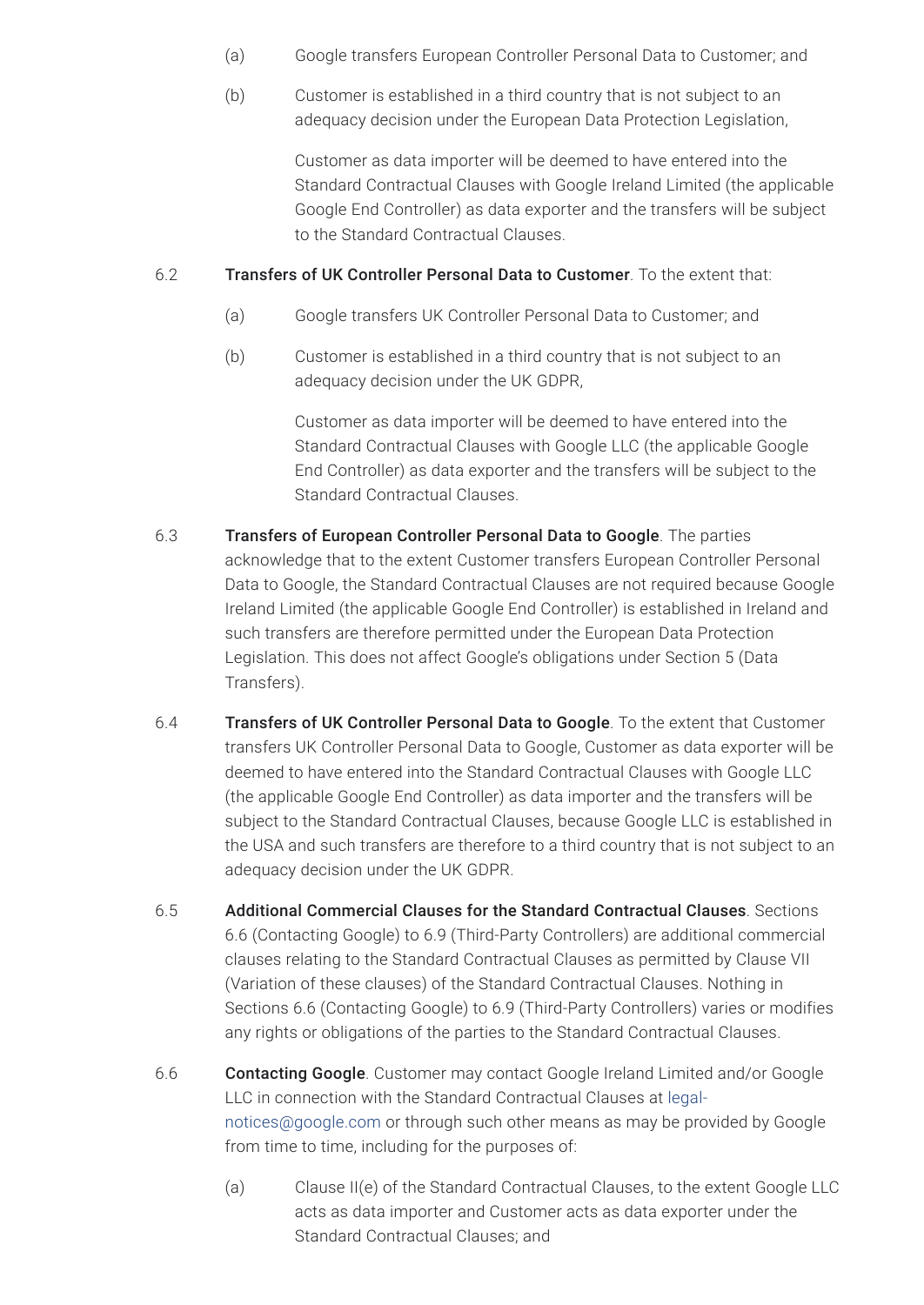- (b) requesting an Audit under Section 6.8(a) below.
- 6.7 Responding to Data Subject Enquiries. For the purpose of Clause I(d) of the Standard Contractual Clauses, the applicable data importer will be responsible for responding to enquiries from data subjects and the authority concerning the processing of applicable Controller Personal Data by the data importer.

#### 6.8 Reviews, Audits and Certifications of Compliance.

- (a) If the Standard Contractual Clauses apply under this Section 6 (Standard Contractual Clauses), the applicable data importer will allow the applicable data exporter or a third-party inspection agent or auditor appointed by the data exporter to request reasonable certification or conduct a reasonable review or audit as described in Clause II(g) of the Standard Contractual Clauses ("Audit"), in accordance with this Section 6.8 (Reviews, Audits and Certifications of Compliance).
- (b) Following receipt by the data importer of a request for an Audit, the data importer and the data exporter will discuss and agree in advance on the scope and rules of the Audit, including reasonable: start date, scope and duration, use of security certifications, cost allocation and reimbursement schedule, and security and confidentiality controls. The Audit will be conducted by mutually-agreed Audit members with a strict need-to-know and who have no conflicts-of-interest. The Audit will not require any party to disclose trade secrets, internal financial information, customer data, data protected from disclosure by applicable law (including the GDPR), or out-of-scope information
- 6.9 Third-Party Controllers. To the extent Google LLC acts as data importer and Customer acts as data exporter under the Standard Contractual Clauses under Section 6.4 (Transfers of UK Controller Personal Data to Google), Google notifies Customer for the purpose of Clause II(i) that UK Controller Personal Data may be transferred to the third-party data controllers where requested by Customer, including through its use of or integration with the Controller Services.

### 7. Liability

#### 7.1 **Liability Cap**. If the Agreement is governed by the laws of:

- (a) a state of the United States of America, then, regardless of anything else in the Agreement, the total liability of either party towards the other party under or in connection with these Controller Terms will be limited to the maximum monetary or payment-based amount at which that party's liability is capped under the Agreement (and therefore any exclusion of indemnification claims from the Agreement's limitation of liability will not apply to indemnification claims under the Agreement relating to the Data Protection Legislation); or
- (b) a jurisdiction that is not a state of the United States of America, then the liability of the parties under or in connection with these Controller Terms will be subject to the exclusions and limitations of liability in the Agreement.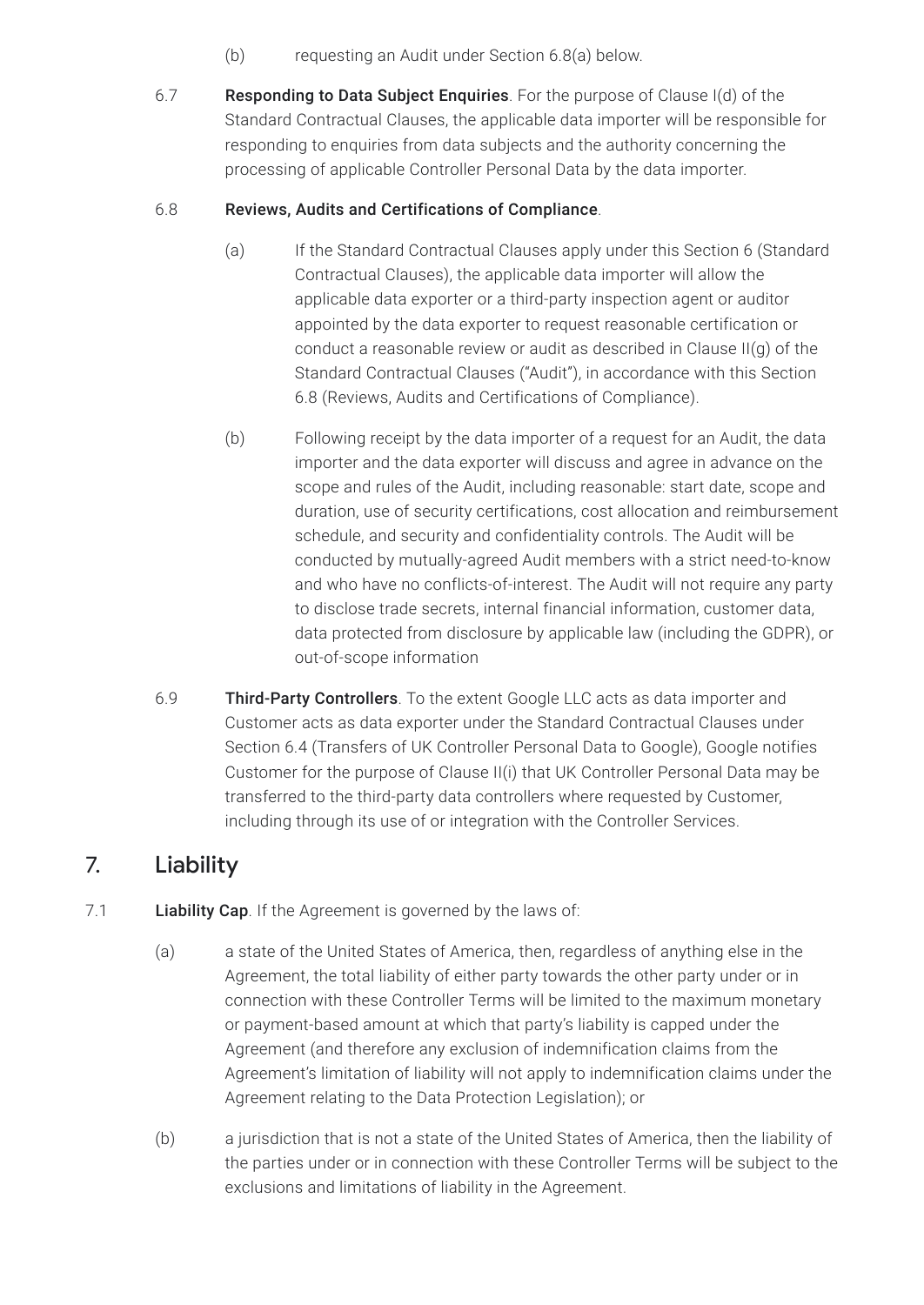7.2 **Liability if the Standard Contractual Clauses Apply**. If the Standard Contractual Clauses apply under Section 6 (Standard Contractual Clauses), then the total combined liability of each party and its Affiliates towards the other party and its Affiliates under or in connection with the Agreement and the Standard Contractual Clauses combined will be subject to Section 7.1 (Liability Cap). Clause III(a) of the Standard Contractual Clauses will not affect the previous sentence.

# 8. Third-Party Beneficiaries

If a party's Affiliate is a party to the Standard Contractual Clauses that apply under Section 6 (Standard Contractual Clauses), then that Affiliate will be a third-party beneficiary of Sections 4.3 (End Controllers), 6 (Standard Contractual Clauses), and 7.2 (Liability if the Standard Contractual Clauses Apply). To the extent this Section 8 (Third-Party Beneficiaries) conflicts or is inconsistent with any other clause in the Agreement, this Section 8 (Third-Party Beneficiaries) will apply.

# 9. Priority

- 9.1 **Effect of these Controller Terms**. If there is any conflict or inconsistency between the Standard Contractual Clauses, the Additional Terms for Non-European Data Protection Legislation, and these Controller Terms and/or the remainder of the Agreement then, subject to Sections 4.2 (Restrictions on Processing) and 9.2 (Processor Terms), the following order of precedence will apply:
	- (a) the Standard Contractual Clauses;
	- (b) the Additional Terms for Non-European Data Protection Legislation;
	- (c) the remainder of these Controller Terms; and
	- (d) the remainder of the Agreement.

If this Agreement (including any Addendum) is translated into any other language, and the translated text conflicts or is inconsistent with the English text, the English text will govern.

Subject to the amendments in these Controller Terms, the Agreement remains in full force and effect.

9.2 Processor Terms. These Controller Terms will not affect any separate terms between Google and Customer reflecting a controller-processor relationship for a service other than the Controller Services.

# 10. Changes to these Controller Terms

- 10.1 Changes to Controller Services in Scope. Google may only change the list of potential Controller Services at [privacy.google.com/businesses/gdprservices.](https://privacy.google.com/businesses/gdprservices/)
	- (a) to reflect a change to the name of a service;
	- (b) to add a new service; or